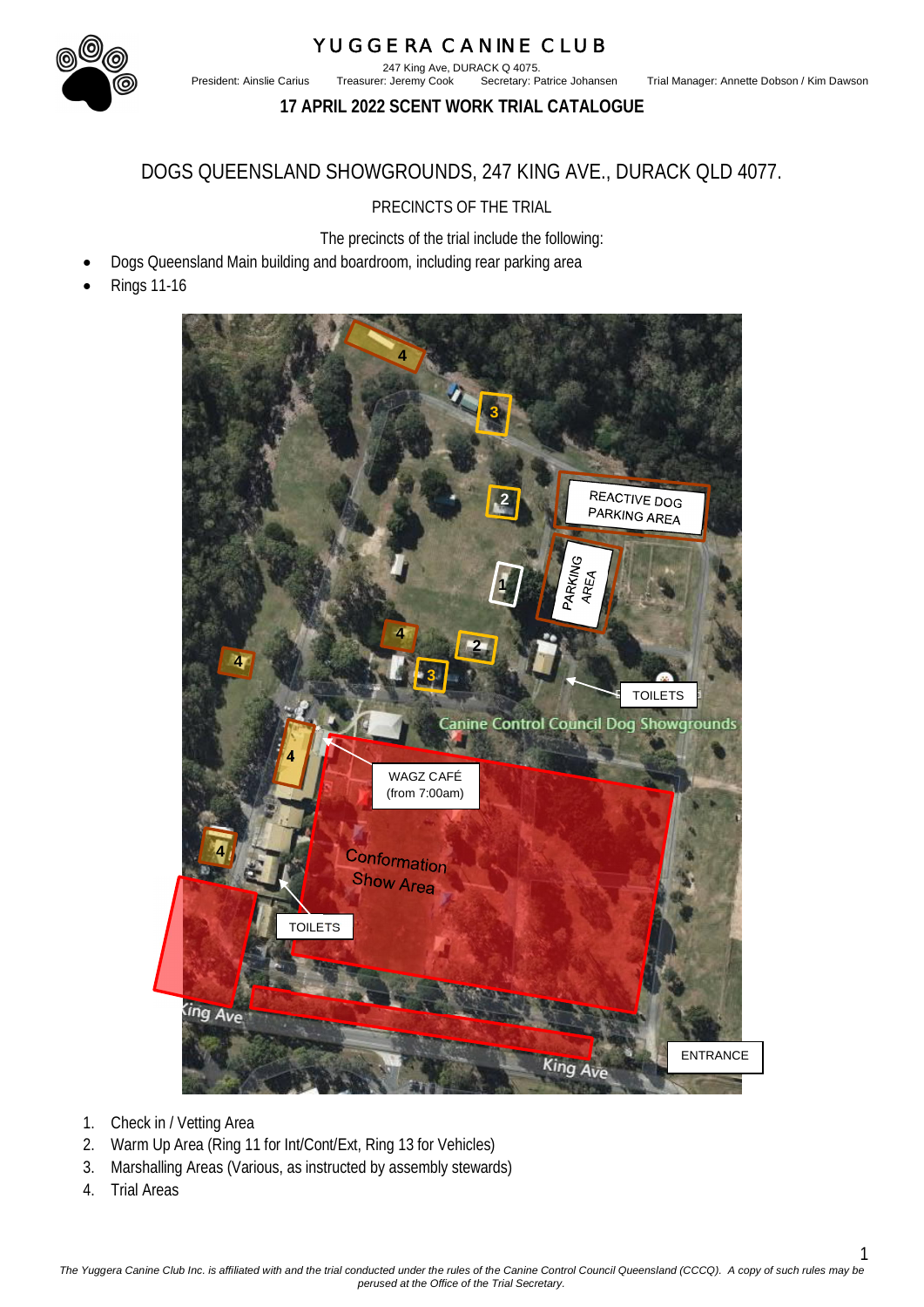247 King Ave, DURACK Q 4075.

President: Ainslie Carius Treasurer: Jeremy Cook Secretary: Patrice Johansen Trial Manager: Annette Dobson / Kim Dawson

 $\mathfrak{D}$ 

## **17 APRIL 2022 SCENT WORK TRIAL CATALOGUE IMPORTANT – PLEASE READ**

#### **\*\*\* SHOWS WILL BE RUNNING CONCURRENTLY WITH THE SCENT WORK TRIAL \*\*\***

#### **CURRENT COVID SAFE GUIDELINES**

Masks are no longer compulsory, but may be worn during group briefings etc.

Please ensure you read and are familiar with all the Covid Safe guidelines for this trial. Please be courteous and respectful to all judges, stewards and other competitors.

**All parking between the Upper and Lower Rings is reserved for judges, stewards and trial helpers.** No Competitor parking beyond the edge of the Upper and Lower Rings is permitted. If you have parked somewhere incorrectly, you will be asked to move your vehicle.

#### **AWARDS**

Sashes and prize for first, second and third (Qualifying Scores only). Qualifying Ribbons available.

#### **PRESENTATION**

Presentation will be after completion of all elements. Pass cards will not be available prior to presentation.

#### **CHECK IN TIMES**

For dogs entered all numbers must be personally collected between 7:00 am – 7:30 am from the Check In desk. All bitches will need to be vetted and competitor numbers marked. Competitor numbers are to be collected at check-in.

#### **TOILETS**

Toilets are located to the right of the parking area and beside the Trial Area (Upper Rings) (not to be used during Nov/Adv Ext, Adv Con).

#### **CATERING**

Wagz Café – drinks and light meals from 7:00am onwards.

#### **COMPETITORS**

If you wish to withdraw from a class, you must notify the Assembly Steward in person.

If any details in the catalogue are incorrect it is your responsibility to advise the Trial Manager as soon as possible. Pass cards will not be reprinted but will be marked up and initialled.

At all times a competitor shall be responsible for cleaning up after their dog/s. Excessive barking will not be tolerated – please be very mindful of the nearby residents and other competitors.

Rudeness and aggressive behaviour towards any Trial Officials or Helpers will not be tolerated.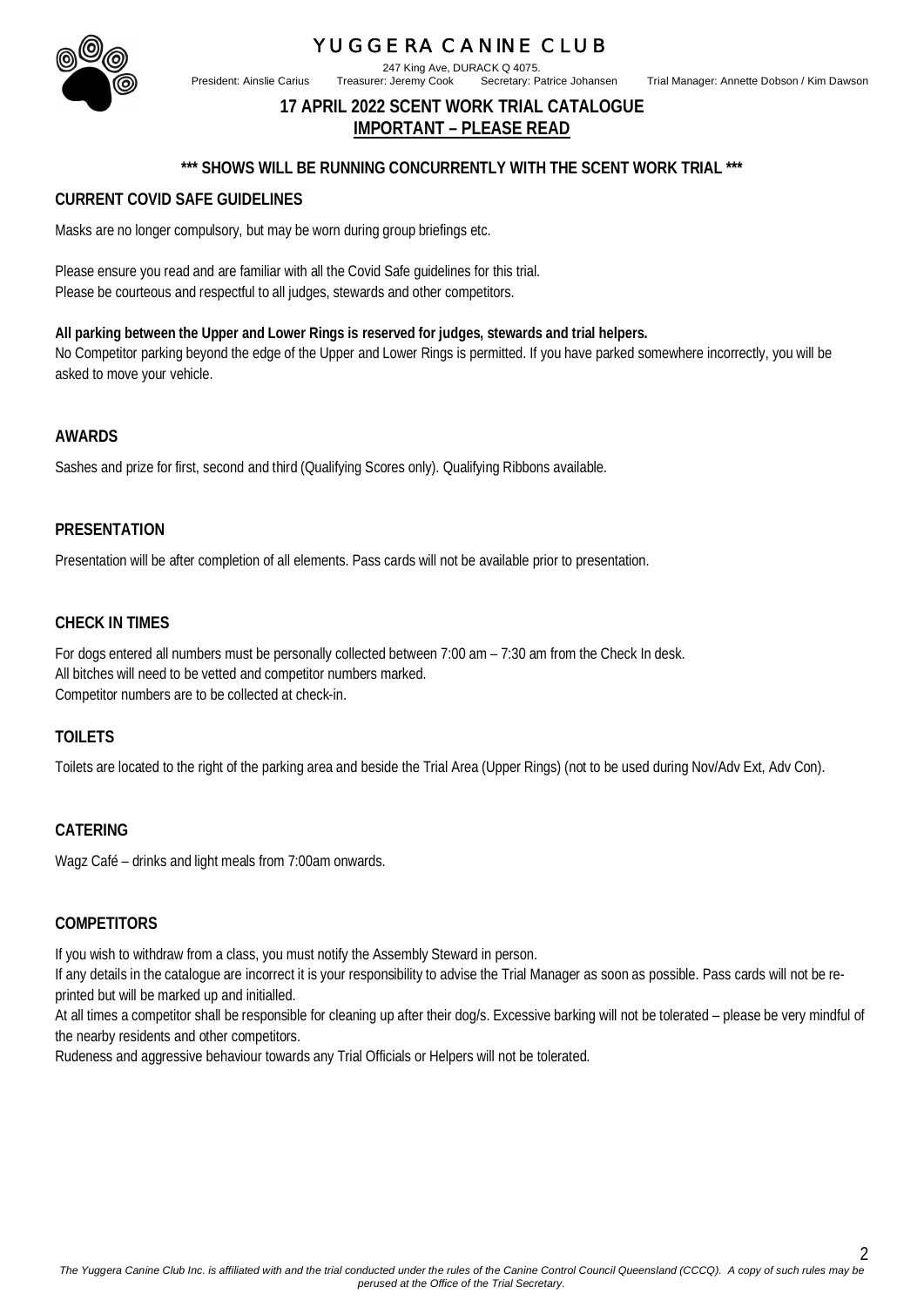

President: Ainslie Carius Treasurer: Jeremy Cook Secretary: Patrice Johansen Trial Manager: Annette Dobson / Kim Dawson

3

247 King Ave, DURACK Q 4075.<br>Treasurer: Jeremy Cook Secretary: Patrice Johansen

**17 APRIL 2022 SCENT WORK TRIAL CATALOGUE**

RING 1 (CONTAINER - NOVICE) **JUDGE:** Tammy Beattie (VIC) RING 1 (INTERIOR - NOVICE) **JUDGE:** Angela Hervey Tennyson (VIC) *This ring runs back-to-back elements, "X" indicates which elements you are entered*

| <b>NO</b>      |                                     | <b>BREED</b><br>HANDLER (OWNER)<br><b>EXHIBIT NAME</b>                                | <b>ELEMENT</b>               |         |             |
|----------------|-------------------------------------|---------------------------------------------------------------------------------------|------------------------------|---------|-------------|
|                |                                     |                                                                                       |                              | CON     | <b>INT</b>  |
| 1              | Jo Lewohl                           | Cloverwood Trixster (IID NZL)                                                         | <b>Border Collie</b>         | Χ       |             |
| $\overline{2}$ | Jade Woodhouse<br>(Sniffnscents)    | Sarbinma Miss Shani Spirit                                                            | Australian Shepherd          | Χ       |             |
| 3              | Lorraine Cook<br>(Coffs Harbour)    | Jarnee/JR Just Jock Junior CCD RA JDX ADX SPD SD<br><b>GD ADO SWN</b>                 | Jack Russell Terrier         | Χ       |             |
| 4              | <b>Tracey Bruhn</b><br>(GCDOTC)     | Andleerott Working Double Time HT                                                     | Rottweiler                   | X       |             |
| 5              | Jeanette Durante                    | Shelbrae So Im Spot On                                                                | Shetland Sheepdog            | X       |             |
| 6              | Stephanie Yoon                      | WYSIWYG ITS A BREW TIFUL DAY                                                          | Golden Retriever             | χ       |             |
| 7              | Mike Jeavons<br>(Yuggera)           | TCH TS Grand Ch DEFERLEE BOY FROM OZ                                                  | English Springer<br>Spaniel  | X       |             |
| 8              | Sharon Fraser<br>(ABTC)             | Kalkite Turbo Diesel                                                                  | Papillon                     | Χ       | X           |
| 9              | Annette Dobson<br>(Caboolture)      | TS Ch Tri Ch (T)(RO) Habanero Grof Markus CDX TSDX<br><b>RM NRA</b>                   | Hungarian Wirehair<br>Vizsla | Χ       | X           |
| 10             | Julie Hamilton                      | Ch. Gersndach Indelible                                                               | Dachshund (Smooth<br>Haired) | X       | X           |
| 11             | Nicola Wright<br>(Redlands)         | Morekos Dasyurus                                                                      | German Shepherd Dog          | X       | X           |
| 12             | Sonia Austin<br>(Redlands)          | Jedda CD RAE AD JD TKS                                                                | Labrador Retriever           | Χ       | X           |
| 13             | Sarah Ryan                          | Freya                                                                                 | Australian Kelpie            | X       | X           |
| 14             | <b>Emily Brunning</b><br>(Redlands) | Axle                                                                                  | German Shepherd Dog          | χ       | X           |
| 15             | Lesley Brumley<br>(GCDOTC)          | ARDENMYST SUPER NOVA                                                                  | <b>Basset Hound</b>          | X       | X           |
| 16             | Donna Puttock                       | Neuter Ch. Supreme Ch. Maisilva Aolani Sonic Resonant<br><b>RN</b>                    | Australian Shepherd          | X       | X           |
| 17             | <b>Niels Reuvers</b>                | Ch. Gersndach Quintessential                                                          | Dachshund (Smooth<br>Haired) | X       | X           |
| 18             | Jeff Cheadle                        | <b>VALERAVALE SAMSON</b>                                                              | Labrador Retriever           | $\sf X$ | X           |
| 19             | Natalie Kirkwood                    | VHCH GHCH MERLYNN MENT2B (IMP USA) ADM JDM<br>SPDX GDX SDX JDO ADO HXAsd HXBds RN TKN | <b>Border Collie</b>         |         | X           |
| 20             | Jeanette Durante                    | Gulliver                                                                              | Associate                    |         | Χ           |
| 21             | Wendy Blakeston                     | Jallon Digby                                                                          | <b>Sporting Register</b>     |         | X           |
| 22             | Jenny Hughes                        | Ch Bolwarra Inspire                                                                   | Cocker Spaniel               |         | Χ           |
| 23             | Lorraine Cook<br>(Coffs Harbour)    | Arnikka Firefly                                                                       | <b>Sporting Register</b>     |         | X           |
| 24             | Kaylene Uren<br>(Coffs Harbour)     | Herzhund Game Changer                                                                 | Labrador Retriever           |         | X           |
| 25             | Jo Lewohl                           | Mikki                                                                                 | <b>Border Collie</b>         |         | Χ           |
| 26             | Emma Oswald<br>(GCDOTC)             | Nala                                                                                  | Rottweiler                   |         | X           |
| 27             | Monique Sinclaire                   | Kilwarrin Neekoda Plays                                                               | Shetland Sheepdog            |         | X           |
| 28             | Chloe Lewty                         | Lexwood Blackfyre Rebellion TKS HT CA                                                 | Collie (Rough)               |         | Χ           |
| 29             | Natalie Kirkwood                    | ORABANDA SAGE                                                                         | <b>Sporting Register</b>     |         | $\mathsf X$ |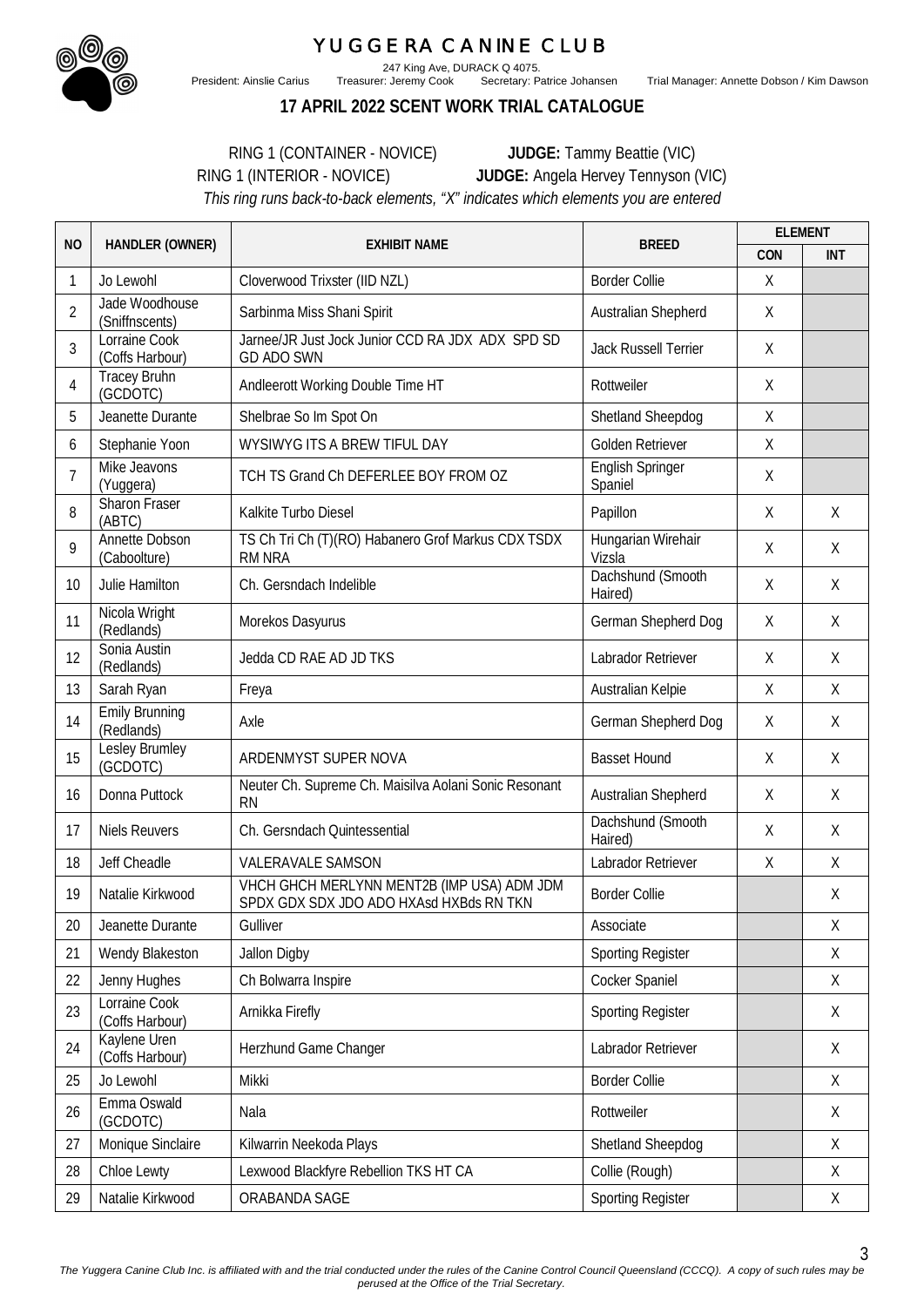

247 King Ave, DURACK Q 4075.

President: Ainslie Carius Treasurer: Jeremy Cook Secretary: Patrice Johansen Trial Manager: Annette Dobson / Kim Dawson

## **17 APRIL 2022 SCENT WORK TRIAL CATALOGUE**

RING 2 (EXTERIOR - NOVICE) **JUDGE:** Tammie Beattie (VIC)

| N <sub>O</sub> |                                       |                                                                     |                                             | <b>ELEMENT</b> |       |
|----------------|---------------------------------------|---------------------------------------------------------------------|---------------------------------------------|----------------|-------|
|                | HANDLER (OWNER)                       | <b>EXHIBIT NAME</b>                                                 | <b>BREED</b>                                | $\Omega$       | Place |
| 30             | Natalie Kirkwood                      | ORABANDA SAGE                                                       | <b>Sporting Register</b>                    |                |       |
| 31             | <b>Annette Dobson</b><br>(Caboolture) | TS Ch Tri Ch (T)(RO) Habanero Grof Markus CDX TSDX<br><b>RM NRA</b> | Hungarian Wirehair<br>Vizsla                |                |       |
| 32             | <b>Sharon Fraser</b><br>(ABTC)        | Kalkite Turbo Diesel                                                | Papillon                                    |                |       |
| 33             | Nicola Wright<br>(Redlands)           | Morekos Formidable Ivar                                             | German Shepherd Dog                         |                |       |
| 34             | Wendy Blakeston                       | Jallon Digby                                                        | <b>Sporting Register</b>                    |                |       |
| 35             | Jenny Hughes                          | Ch Bolwarra Inspire                                                 | Cocker Spaniel                              |                |       |
| 36             | Lorraine Cook<br>(Coffs Harbour)      | Arnikka Firefly                                                     | <b>Sporting Register</b>                    |                |       |
| 37             | Kaylene Uren<br>(Coffs Harbour)       | Herzhund Game Changer                                               | Labrador Retriever                          |                |       |
| 38             | Jo Lewohl                             | Mikki                                                               | <b>Border Collie</b>                        |                |       |
| 39             | Jeanette Durante                      | Shelbrae So Im Spot On                                              | Shetland Sheepdog                           |                |       |
| 40             | Sarah Ryan                            | Freya                                                               | Australian Kelpie                           |                |       |
| 41             | Sonia Austin<br>(Redlands)            | Jedda CD RAE AD JD TKS                                              | Labrador Retriever                          |                |       |
| 42             | <b>Niels Reuvers</b>                  | Ch. Gersndach Quintessential                                        | Dachshund (Smooth<br>Haired)                |                |       |
| 43             | Jeff Cheadle                          | <b>VALERAVALE SAMSON</b>                                            | Labrador Retriever                          |                |       |
| 44             | <b>Emily Brunning</b><br>(Redlands)   | Axle                                                                | German Shepherd Dog                         |                |       |
| 45             | Monique Sinclaire                     | Kilwarrin Neekoda Plays                                             | Shetland Sheepdog                           |                |       |
| 46             | Margaret Hobbs                        | CH. HEJOCSABAI TUNDE TDX (IMP HUN)                                  | Hungarian Wirehaired<br>Vizsla              |                |       |
| 47             | Donna Puttock                         | Neuter Ch. Supreme Ch. Maisilva Aolani Sonic Resonant<br><b>RN</b>  | Australian Shepherd                         |                |       |
| 48             | Lesley Brumley<br>(GCDOTC)            | ARDENMYST SUPER NOVA                                                | <b>Basset Hound</b>                         |                |       |
| 49             | Deborah Duce                          | <b>Alarves Just Hidden Secrets</b>                                  | Portuguese Podengo<br>Small (Smooth Haired) |                |       |
| 50             | Julie Hamilton                        | Ch. Gersndach Indelible                                             | Dachshund (Smooth<br>Haired)                |                |       |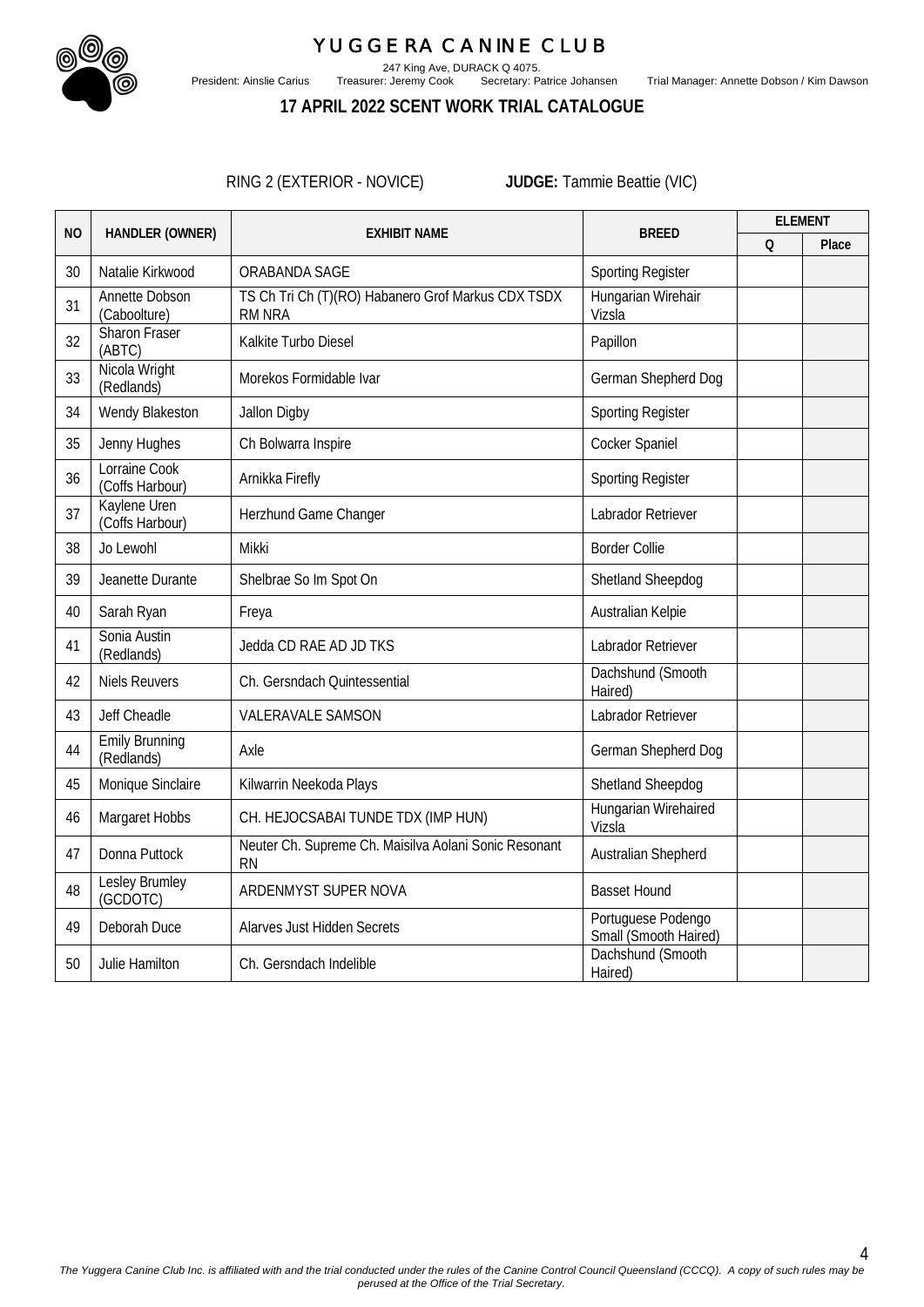

247 King Ave, DURACK Q 4075.

President: Ainslie Carius Treasurer: Jeremy Cook Secretary: Patrice Johansen Trial Manager: Annette Dobson / Kim Dawson

## **17 APRIL 2022 SCENT WORK TRIAL CATALOGUE**

RING 3 (VEHICLE - NOVICE) **JUDGE:** Angela Hervey-Tennyson (VIC)

|           |                                     |                                                                                       |                                             |          | <b>RESULT</b> |
|-----------|-------------------------------------|---------------------------------------------------------------------------------------|---------------------------------------------|----------|---------------|
| <b>NO</b> | HANDLER (OWNER)                     | <b>EXHIBIT NAME</b>                                                                   | <b>BREED</b>                                | $\Omega$ | Place         |
| 51        | Natalie Kirkwood                    | VHCH GHCH MERLYNN MENT2B (IMP USA) ADM JDM<br>SPDX GDX SDX JDO ADO HXAsd HXBds RN TKN | <b>Border Collie</b>                        |          |               |
| 52        | Jeanette Durante                    | Shelbrae So Im Spot On                                                                | Shetland Sheepdog                           |          |               |
| 53        | Sharon Fraser<br>(ABTC)             | Kalkite Turbo Diesel                                                                  | Papillon                                    |          |               |
| 54        | Annette Dobson<br>(Caboolture)      | TS Ch Tri Ch (T)(RO) Habanero Grof Markus CDX TSDX<br><b>RM NRA</b>                   | Hungarian Wirehair<br>Vizsla                |          |               |
| 55        | Nicola Wright<br>(Redlands)         | Morekos Dasyurus                                                                      | German Shepherd Dog                         |          |               |
| 56        | Lorraine Cook<br>(Coffs Harbour)    | Arnikka Firefly                                                                       | <b>Sporting Register</b>                    |          |               |
| 57        | <b>Emily Brunning</b><br>(Redlands) | Axle                                                                                  | German Shepherd Dog                         |          |               |
| 58        | Kaylene Uren<br>(Coffs Harbour)     | Herzhund Game Changer                                                                 | Labrador Retriever                          |          |               |
| 59        | Sarah Ryan                          | Freya                                                                                 | Australian Kelpie                           |          |               |
| 60        | Wendy Blakeston                     | Jallon Digby                                                                          | <b>Sporting Register</b>                    |          |               |
| 61        | Sonia Austin<br>(Redlands)          | Jedda CD RAE AD JD TKS                                                                | Labrador Retriever                          |          |               |
| 62        | Jo Lewohl                           | Cloverwood Trixster (IID NZL)                                                         | <b>Border Collie</b>                        |          |               |
| 63        | Julie Hamilton                      | Ch. Gersndach Indelible                                                               | Dachshund (Smooth<br>Haired)                |          |               |
| 64        | Deborah Duce                        | <b>Alarves Just Hidden Secrets</b>                                                    | Portuguese Podengo<br>Small (Smooth Haired) |          |               |
| 65        | Donna Puttock                       | Neuter Ch. Supreme Ch. Maisilva Aolani Sonic Resonant<br><b>RN</b>                    | Australian Shepherd                         |          |               |
| 66        | Lesley Brumley<br>(GCDOTC)          | ARDENMYST SUPER NOVA                                                                  | <b>Basset Hound</b>                         |          |               |
| 67        | <b>Niels Reuvers</b>                | Ch. Gersndach Quintessential                                                          | Dachshund (Smooth<br>Haired)                |          |               |
| 68        | Jeff Cheadle                        | <b>VALERAVALE SAMSON</b>                                                              | Labrador Retriever                          |          |               |
| 69        | Mike Jeavons<br>(Yuggera)           | TCH DEFERLEE BOY FROM OZ TSD                                                          | <b>English Springer</b><br>Spaniel          |          |               |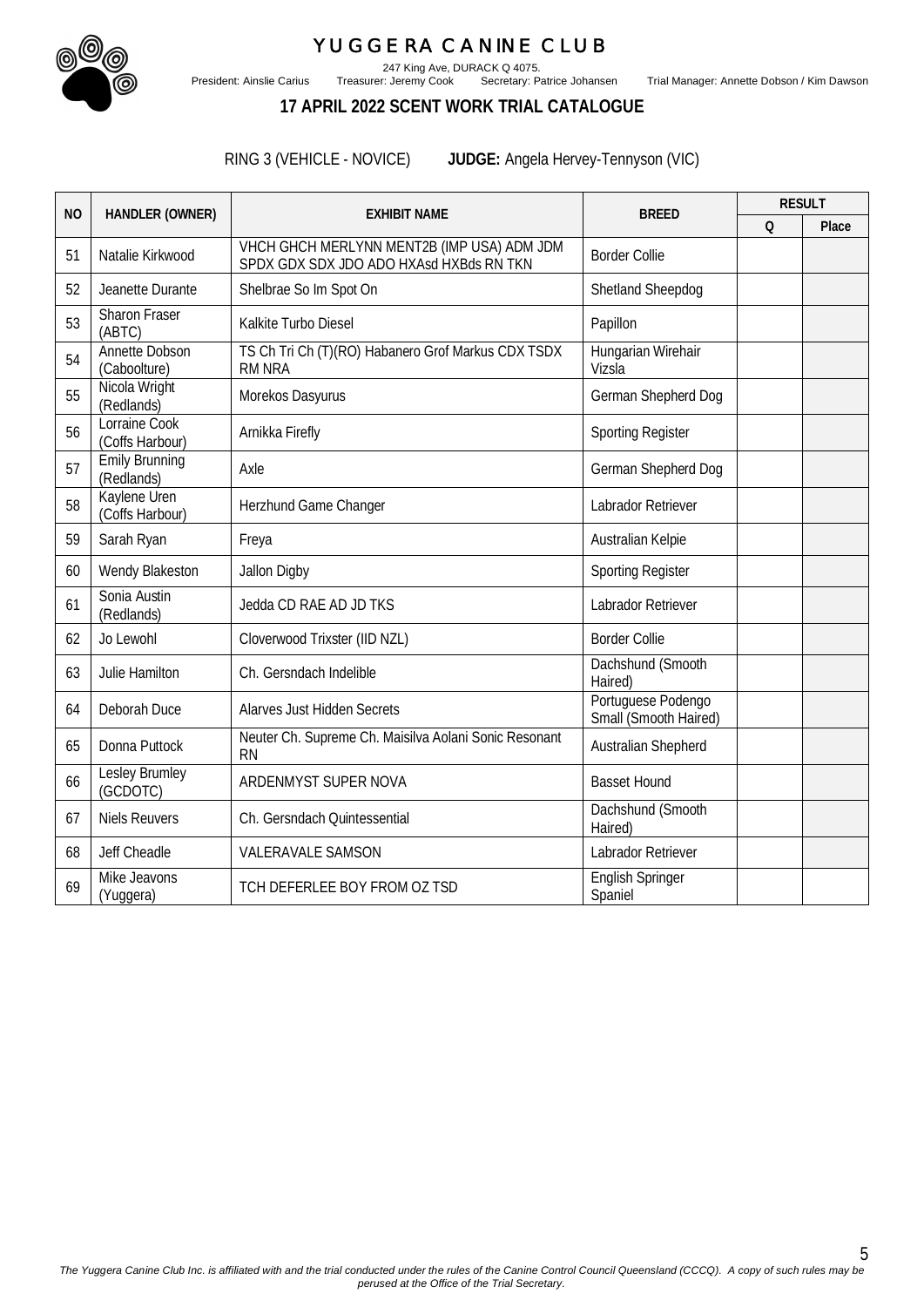

247 King Ave, DURACK Q 4075.

President: Ainslie Carius Treasurer: Jeremy Cook Secretary: Patrice Johansen Trial Manager: Annette Dobson / Kim Dawson

### **17 APRIL 2022 SCENT WORK TRIAL CATALOGUE**

RING 4 (VEHICLE - ADVANCED) **JUDGE:** Angela Hervey Tennyson (VIC)

|           |                                  |                                                                       |                                             |          | <b>RESULT</b> |
|-----------|----------------------------------|-----------------------------------------------------------------------|---------------------------------------------|----------|---------------|
| <b>NO</b> | HANDLER (OWNER)                  | <b>EXHIBIT NAME</b>                                                   | <b>BREED</b>                                | $\Omega$ | Place         |
| 70        | Natalie Kirkwood                 | RUREDYFOR TORCH TKS HSAd HSBd                                         | <b>Sporting Register</b>                    |          |               |
| 71        | Joanne Lewohl                    | Macdolly Every Game You Play SWN                                      | Cocker Spaniel                              |          |               |
| 72        | Jeanette Durante                 | Nedsur Moondance                                                      | Shetland Sheepdog                           |          |               |
| 73        | Jade Woodhouse<br>(Sniffnscents) | Sarbinma Miss Shani Spirit                                            | Australian Shepherd                         |          |               |
| 74        | Karen Deguet<br>(Redlands)       | Kielland Spreadin the Joy                                             | Schnauzer (Miniature)                       |          |               |
| 75        | Sharon Fraser<br>(ABTC)          | Mookarma Abracadabra TDX SWN                                          | Papillon                                    |          |               |
| 76        | Donna Puttock                    | Maisilva Aolani Caprica Six SWN                                       | Australian Shepherd                         |          |               |
| 77        | <b>Wendy Casey</b>               | Alarves Heart On My Sleeve CA                                         | Portuguese Podengo<br>Small (Smooth Haired) |          |               |
| 78        | <b>Christine Motbey</b>          | Alhambra Aretha Franklin                                              | English Springer<br>Spaniel                 |          |               |
| 79        | <b>Karin Burns</b><br>(Redlands) | Ikentrieve Loco De Amor CD RM SWN                                     | Golden Retriever                            |          |               |
| 80        | Lorraine Cook<br>(Coffs Harbour) | Jarnee/JR Just Jock Junior CCD RA JDX ADX SPD SD<br><b>GD ADO SWN</b> | <b>Jack Russell Terrier</b>                 |          |               |
| 81        | Tara Devonport<br>(Brisbane)     | NAGYVIZ Low Key Like Dad                                              | Hungarian Vizsla                            |          |               |
| 82        | Yvonne Handy                     | CIGANYOZ COM IN SPINNER SWN                                           | Hungarian Vizsla                            |          |               |
| 83        | Nicola Wright<br>(Redlands)      | Morekos Formidable Ivar                                               | German Shepherd Dog                         |          |               |
| 84        | <b>Tracey Bruhn</b><br>(GCDOTC)  | Von Zennith Lenka                                                     | Rottweiler                                  |          |               |
| 85        | Lesley Brumley<br>(GCDOTC)       | <b>Tilly FD</b>                                                       | Australian Kelpie                           |          |               |
| 86        | Jenny Healey<br>(Yuggera)        | ADLIGJAGER NEVER SURRENDER                                            | German Shorthaired<br>Pointer               |          |               |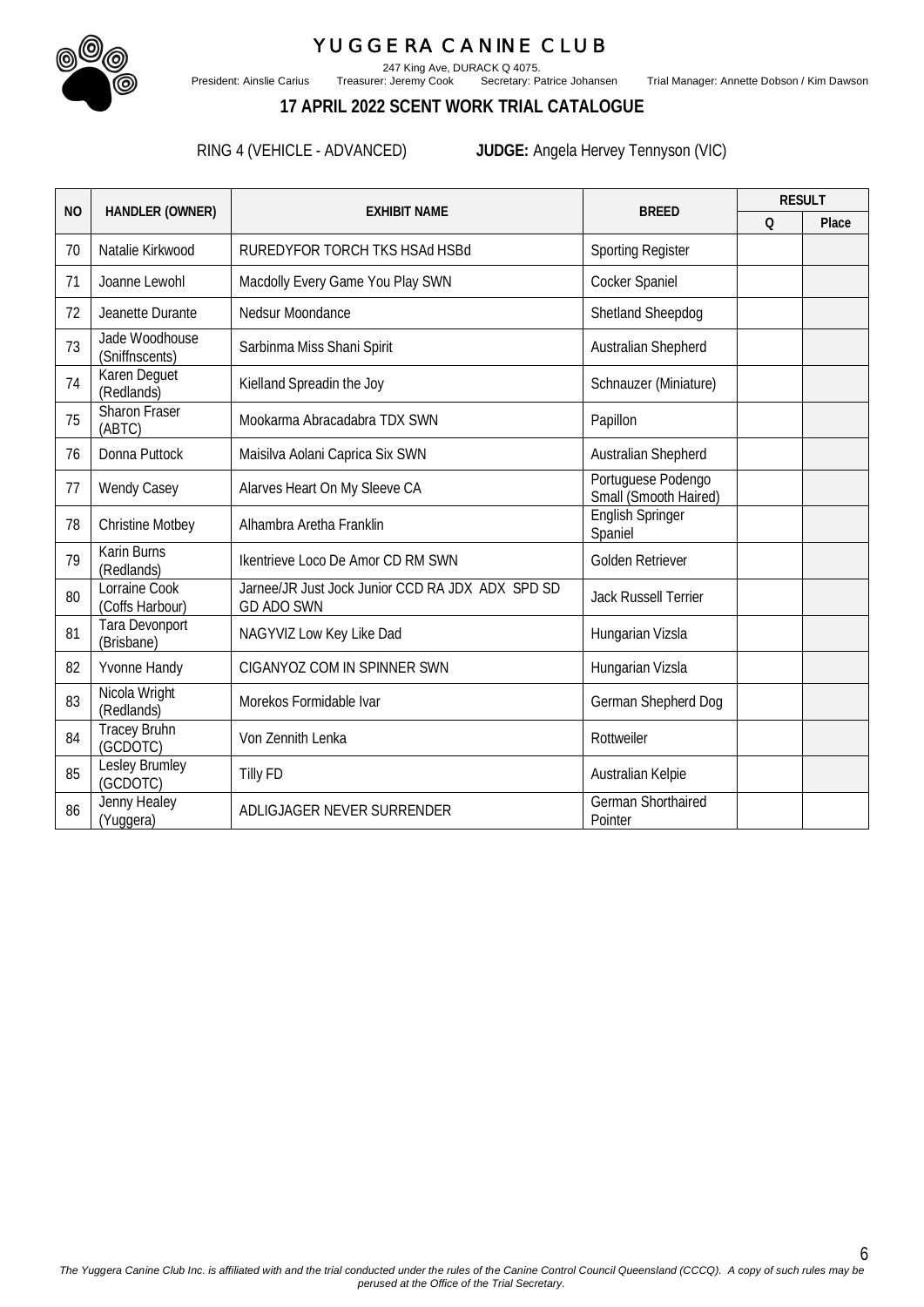

247 King Ave, DURACK Q 4075.

President: Ainslie Carius Treasurer: Jeremy Cook Secretary: Patrice Johansen Trial Manager: Annette Dobson / Kim Dawson

## **17 APRIL 2022 SCENT WORK TRIAL CATALOGUE**

RING 5 (EXTERIOR - ADVANCED) **JUDGE:** Tammy Beattie (VIC)

|           |                                  |                                                                       |                                             | <b>RESULT</b> |       |
|-----------|----------------------------------|-----------------------------------------------------------------------|---------------------------------------------|---------------|-------|
| <b>NO</b> | HANDLER (OWNER)                  | <b>EXHIBIT NAME</b>                                                   | <b>BREED</b>                                | $\Omega$      | Place |
| 87        | Natalie Kirkwood                 | RUREDYFOR TORCH TKS HSAd HSBd                                         | <b>Sporting Register</b>                    |               |       |
| 88        | Emma Oswald<br>(GCDOTC)          | Nala                                                                  | Rottweiler                                  |               |       |
| 89        | Joanne Lewohl                    | Macdolly Every Game You Play SWN                                      | Cocker Spaniel                              |               |       |
| 90        | Donna Puttock                    | Maisilva Aolani Caprica Six SWN                                       | Australian Shepherd                         |               |       |
| 91        | <b>Tracey Bruhn</b><br>(GCDOTC)  | Von Zennith Lenka                                                     | Rottweiler                                  |               |       |
| 92        | Jeanette Durante                 | Gulliver                                                              | Associate                                   |               |       |
| 93        | Lorraine Cook<br>(Coffs Harbour) | Jarnee/JR Just Jock Junior CCD RA JDX ADX SPD SD<br><b>GD ADO SWN</b> | <b>Jack Russell Terrier</b>                 |               |       |
| 94        | <b>Wendy Casey</b><br>(Redlands) | Alarves Heart On My Sleeve CA                                         | Portuguese Podengo<br>Small (Smooth Haired) |               |       |
| 95        | Sharon Fraser<br>(ABTC)          | Mookarma Abracadabra TDX SWN                                          | Papillon                                    |               |       |
| 96        | Jade Woodhouse<br>(Sniffnscents) | KOZDALOT JOHN LENNON CHAKRA                                           | <b>Sporting Register</b>                    |               |       |
| 97        | <b>Karin Burns</b><br>(Redlands) | Ikentrieve Loco De Amor CD RM SWN                                     | Golden Retriever                            |               |       |
| 98        | Tara Devonport<br>(Brisbane)     | NAGYVIZ Low Key Like Dad                                              | Hungarian Vizsla                            |               |       |
| 99        | <b>Christine Motbey</b>          | Alhambra Aretha Franklin                                              | English Springer<br>Spaniel                 |               |       |
| 100       | Yvonne Handy                     | CIGANYOZ COM IN SPINNER SWN                                           | Hungarian Vizsla                            |               |       |
| 101       | Karen Deguet<br>(Redlands)       | Kielland Spreadin the Joy                                             | Schnauzer (Miniature)                       |               |       |
| 102       | Lesley Brumley<br>(GCDOTC)       | <b>Tilly FD</b>                                                       | Kelpie X                                    |               |       |